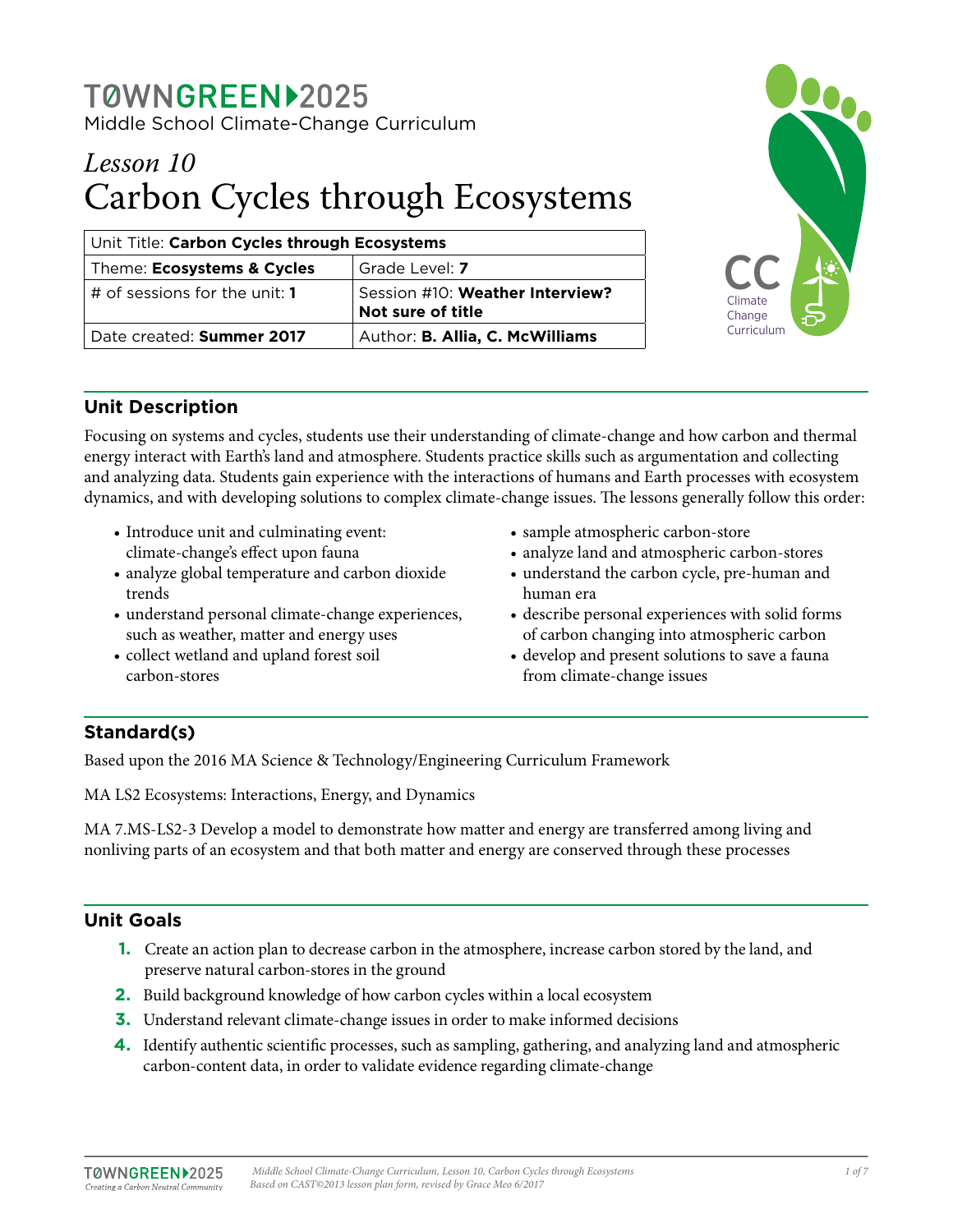### **Unit Objectives**

#### **Students will be able to**

**understand that:** 

- **1.** Carbon cycles through the atmosphere and land
- **2.** Human activities increases atmospheric carbon by burning fossil fuel
- **3.** Atmospheric carbon is a "greenhouse gas"
- **4.** Greenhouse gases increase global temperatures
- **5.** Wetlands and uplands store different amounts of carbon above and below ground

#### **and to:**

- **1.** Sample, collect, and analyze primary-source data
- **2.** Collect and analyze secondary data as a means to validate causes of climate-change

#### **Lesson Objectives**

- **1.** Students make personal connection how their activities can atmospheric carbon
- **2.** Students collect subjective data about the climate/weather in the past and compare this to current data.

#### **Note any potential barriers to the lesson — consider variability**

#### ■**Student challenges**

- having someone old enough to interview
- anxiety about preparing and presenting this project
- Vocabulary, reading, written expression

#### ■**Teacher challenges**

• doing the evidence and reasoning with information just being presented (no time to prep for it). May need to take some notes.

#### **Evaluation/Assessment**

**(directly linked to the goals, i.e., Formative/Ongoing Assessment or Summative/End of Lesson Assessment)**

#### ■**Assessment**

- **1.** Identify evidence of what the weather/climate was like as reported by the interviewee and determine reasoning for the answers provided
- **2.** Complete a compare and contrast graphic organizer to summarize subjective data from the past to current data

#### ■**Vocabulary**

- subjective
- interview
- weather
- climate
- atmospheric carbon

*NOTE: Consider the [UDL Guidelines](http://bit.ly/1d5bjtS) in selecting methods and materials to ensure that you provide options for engagement, representation, and action and expression.*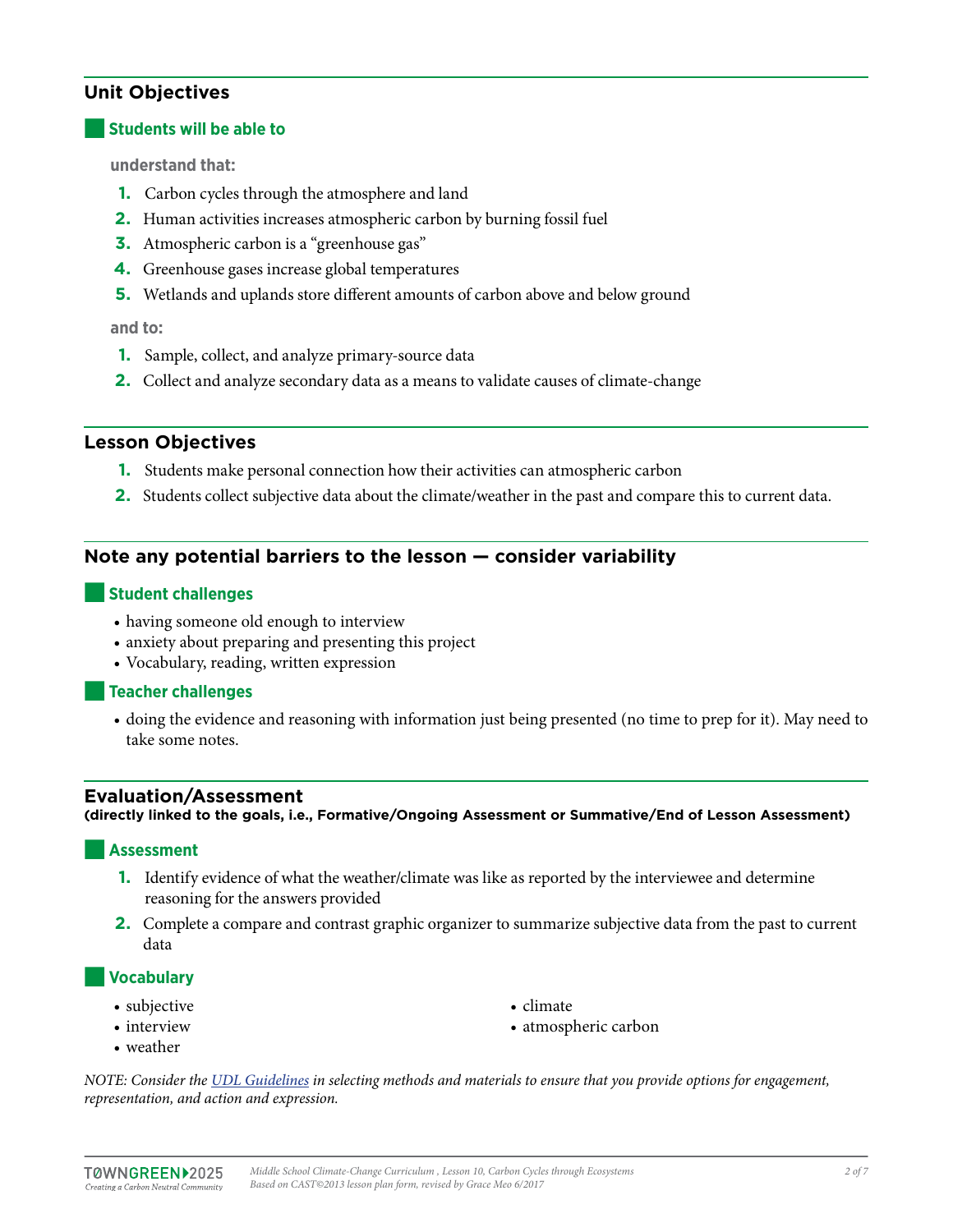#### **Methods**

#### **(e.g., Anticipatory Set, Introduce and Model New Knowledge, Provide Guided Practice, Provide Independent Practice)**

#### ■**Timing Suggestions**

- **1.** This should be assigned at the end of a class period, taking 5-10 minutes to explain the assignment and what is expected
- **2.** When completed, allow a class period to have students read the answers to the interview questions and then pull out evidence from the responses.
- **3.** This interview assignment has worked best over a holiday weekend or school vacation, when students are more likely to see grandparents(or other older relatives or friends) or have plenty of time to contact them for the interview.

#### **Weather Interview Lesson**

- **1.** Introduction
	- **A.** Inform students they will probably remember the weather/climate they are experiencing for the rest of their lives.
		- Ask them if they think the weather/climate was exactly the same when their parents were kids, or even when their grandparents were kids.
		- Tell students about this assignment to conduct an interview outside of school with someone at least 60 years old. This can be a grandparent or friend or neighbor. Interviews can be conducted in person, over the phone or through an email.
		- Answers are expected to be more than yes or no and detailed answers are necessary for complete understanding.
		- Students should write out the answers with as much detail as they can and are instructed to ask follow up questions if they did not get good detail.
	- **B.** Handout the assignment sheet, included below with the Weather interview questions (below in materials)
		- This set of questions was designed for the New England coastal area, so if necessary, modify questions so it is more appropriate to your area.
		- Often times, the person being interviewed grew up in a very different area. This is OK and can be used as a discussion point of how the weather/climate is different or similar in different areas.
		- Suggestion: Before you assign this, check to see if there are any staff at the school who are old enough to be interviewed. If they are willing to be interviewed, quietly inform students who claim they have no one to interview to seek out that person or persons. If there are more than a few students saying this, maybe arrange a group interview.
	- **C.** On the day the assignment is due, have students read the answers to their interviews.
		- There are usually some very interesting stories told.
		- When students are finished reporting, start a list of evidence from what students said that shows how the climate/weather was different and/or the same in the 'old' days compared to current times.
		- Draw out reasoning where possible (i.e., if a river/lake/harbor was frozen then, why did it freeze for as long as it did, or if intervieweesbarely used their air conditioning then, why was that). Compare it to recent years.
		- If answers vary, ask students why they think that is.
		- Explain that subjective evidence is based on the person's remembrance from a long time ago.
		- Compare this to how scientists currently collect this data.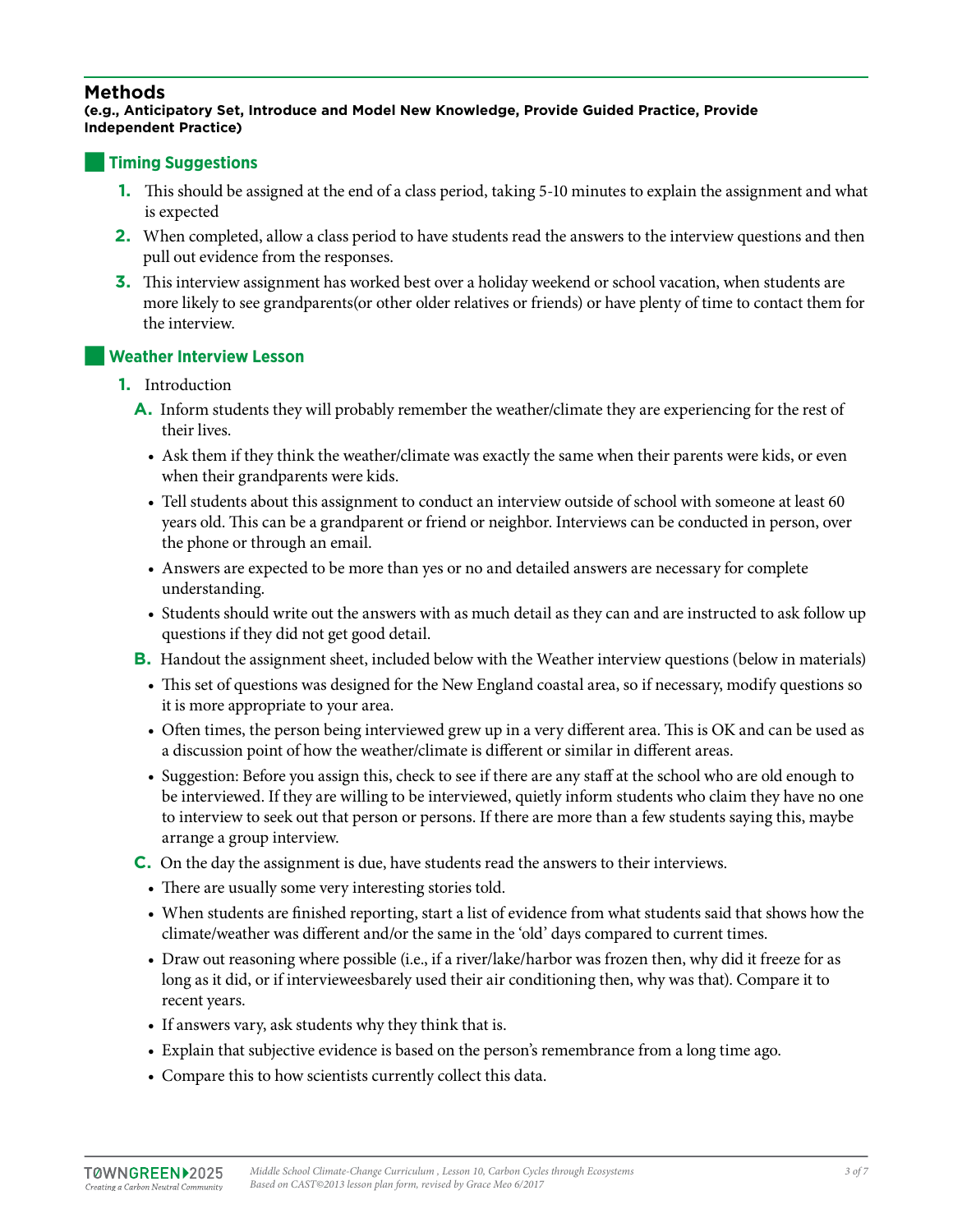#### ■**Homework options**

**1.** Actively Learn *[www.activelylearn.com](http://www.activelylearn.com)*



How important was the Pleistocene ice age to human evolution?

#### How important was the Pleistocene ice age to human evolution?

- Selection options: Short Term Climate-change, Climate-change in Earth History, Impact of Continued Global Warming, Weather versus Climate
- reading comprehension website
- State aligned with guiding questions
- **2.** Peer Reading Response Activity (scroll down to see entire graphic organizer) using Boston Globe July 13, 2017 Iceberg article (teachers may switch article to their own climate-change reading)
	- See Text Passage Peer/Response graphic organizer screen-shot copy inserted below
	- See Boston Globe article inserted below the graphic organizer
	- 1st student completes top 4 boxes while reading article
	- 2nd student completes bottom 4 boxes while re-reading article

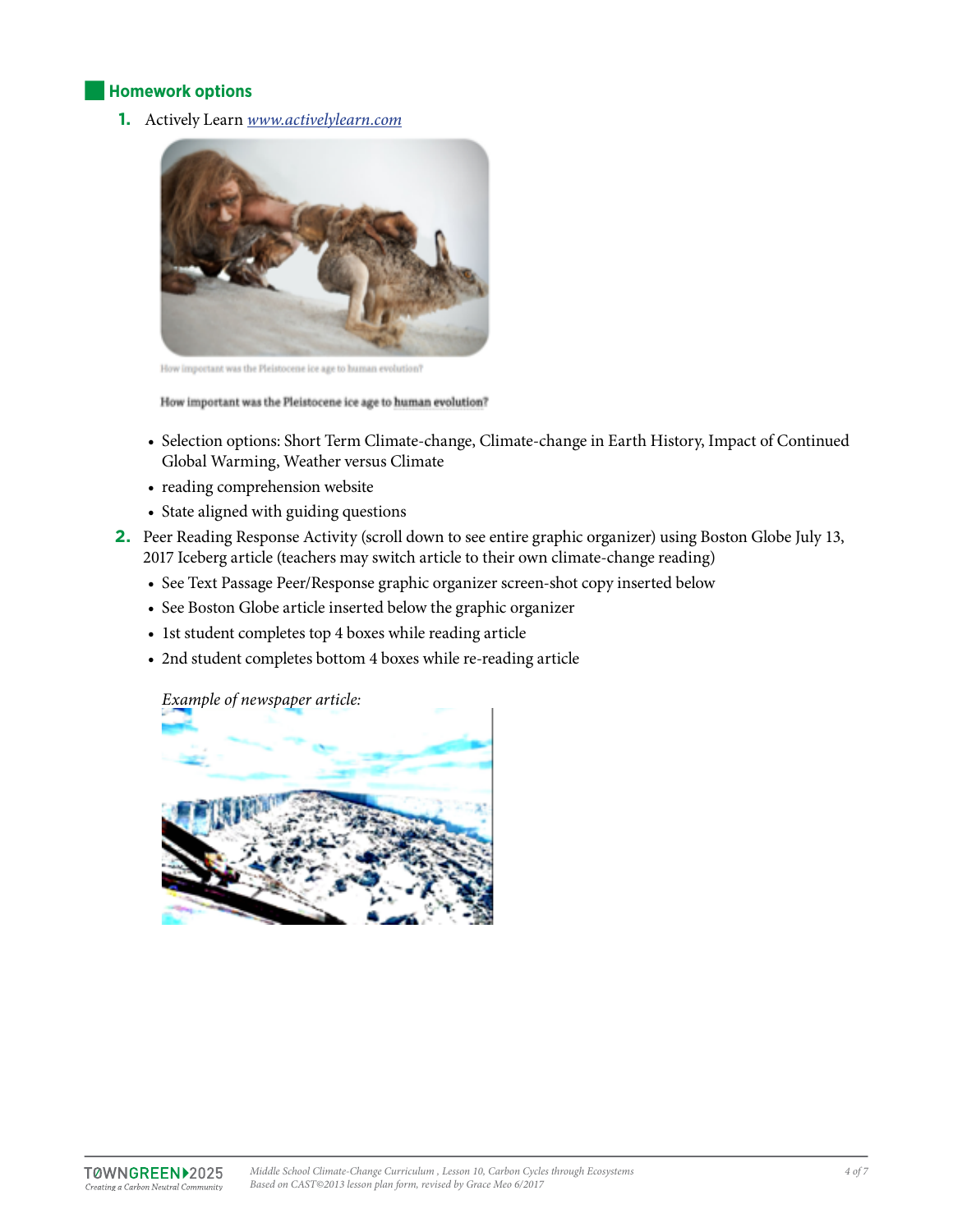

#### A view of the Larsen C lee shelf from Februar than 150 miles long had developed over acveral years Colossal iceberg adrift in Antarctica

Ice shelf broke off along crack 120 miles long

120 miles long<br> *by Nagal* K. Patel<br>
sayde and the Gallis<br>
say and the Gallis<br>
say and the San Hallis<br>
verigh a core than a trillion<br>
were the say and the same of the largest<br>
the same of the largest loc-<br>
declare and the viding a glimpse of how the<br>Antarctic lee short neight afti-

vanished in the state in the state of the state of the state of the state of the state of the state of the state of the state of the state of the state of the state of the state of the state of the state of the state of t Midas, a research team from<br>Swanaca University and Aberystwyth University in Britain<br>that had been monitoring the

that had been monitoring the sign and<br>infinite probability of the remaining shelf will be saids another event<br>brown total, a bundle said Addrian Loudsman, a brack resolution of<br>the resolution of the Freehort Midsa, well w

Form it, were heading back relations of the state contribute tracking back relations on the state of the state of the state of the state of the state and the parts of the state state in the state of the state contribute o

monetas, usa one al the financial control and the state.<br>Washing planet in the world. That was mining had alowed or perhaps reversed rightly in the<br>spin of the state of the state and the state in the state of the<br>state of

been breaking away from ice<br>shelves for many millions of years. But the two camps agree.<br>that the breakup of ice shelves

that the brenzino<br>algo of ice shaftest and the pentioned region mast be a preview of what is in state for<br>the state pention of what is in state for the main part of Antarctica<br>as a period of the state of the state of the

the theoretical basis for our<br>projections of future sea level<br>rise," said Thomas P. Wagner,<br>who leads NASA's efforts to

who beads N.Adolf and the signal state of the polar regions. Let she<br>been a fixed beam of the signal state of the signal state of the<br>state of the signal state of the signal state of the same. The results in<br>the same of th

#### 'If the ice shelf breaks apart . . the glaciers will feel less resistance to flow, effectively removing a cork in front of them.' ERIC RIGNOT

de actività

can accelerate, as if the drain<br>pipe had ascidenly cleared. At the remaining part of Larsen C, the edge is now much. Larves C, the edge is now much<br>a closer to a line that selective and the componentwe article and the<br>disk is continued for structural wappers. If the front recreases<br>may be also that it is a system of the selection and it

office or that

gnot, a climate scientist at the wind of the<br>burstin scientist at the University of Galifornian fevror stars of<br>the system in the system of the stars of the system in the<br>stars of the system of the system of the system an

In The Larsen A for shelf broke up over a<br>recently ones starting in 1995; the Larsen B underwent<br>and collapse in the<br>band collapse in 1998); and now, scientists from the calculation<br>cold by the first state in the capabili

calving of the giant torberg<br>space is considered as a space of Larsem C.<br>
breakup of Larsem C.<br>
"As elimate warraing pro-<br>
The elimate warraing pro-<br>
greeses farther south," Kagnet<br>
larger and bigger and charger and charge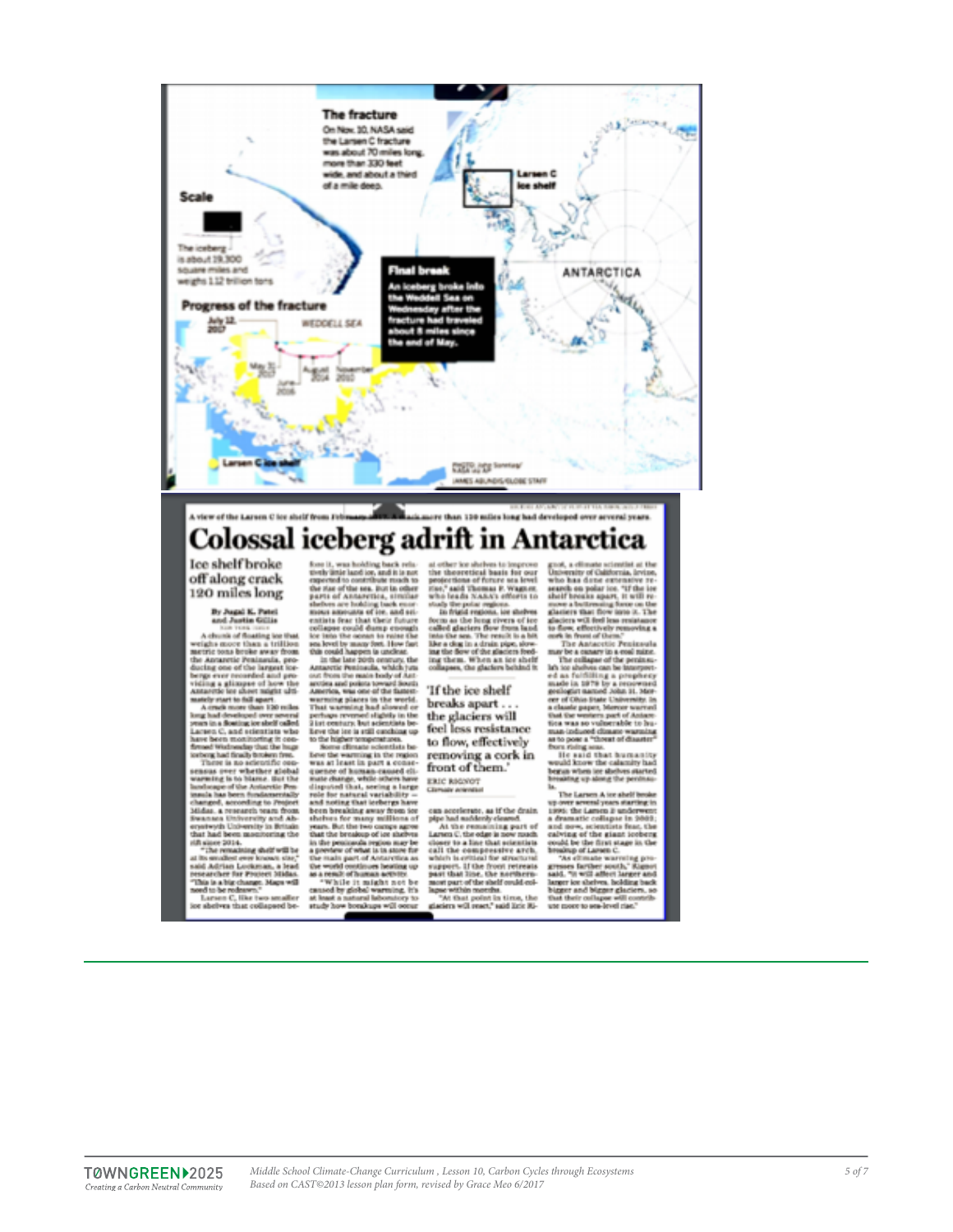# *Text Passage Peer/Response* Carbon Cycles through Ecosystems

| Name:                                       | Block:<br>Date:                                                          |
|---------------------------------------------|--------------------------------------------------------------------------|
| <b>Facts</b>                                | <b>Feelings</b>                                                          |
| List 3 interesting facts<br>1.              | How did you feel as you read this?<br>What made you feel this way?<br>1. |
| 2.                                          | 2.                                                                       |
| 3.                                          | 3.                                                                       |
| <b>Questions</b>                            | How this applies to your life?                                           |
| List 3 questions you have about the reading | List 3 connections that you thought about                                |
| 1.                                          | 1.                                                                       |
| 2.                                          | 2.                                                                       |
| 3.                                          | 3.                                                                       |

#### **Responder – please complete this top chart**

| Name: | Block: | -<br>Date:<br>. |
|-------|--------|-----------------|
|       |        |                 |

| <b>Confirm the Reader's 3 Facts</b>                                                            | How were your feelings different or the same?                                      |
|------------------------------------------------------------------------------------------------|------------------------------------------------------------------------------------|
| Underline the text in the reading                                                              | How did you feel as you read this?                                                 |
| 1. Page: _________ Paragraph: ____                                                             | What made you feel this way?                                                       |
|                                                                                                | 1. Different or same because                                                       |
| 2. Page: Paragraph:                                                                            | 2. Different or same because                                                       |
|                                                                                                |                                                                                    |
| 3. Page: Paragraph: 7. Page:                                                                   | 3. Different or same because                                                       |
|                                                                                                |                                                                                    |
| Answer the Reader's 3 questions                                                                | React to how it applies to their life                                              |
| Using the text book, your science white binder or<br>another reliable source, answer questions | Have you had similar experiences? Did the<br>reader's response surprise you - why? |
| 1.                                                                                             | 1.                                                                                 |
| 2.                                                                                             | 2.                                                                                 |
| 3.                                                                                             | 3.                                                                                 |